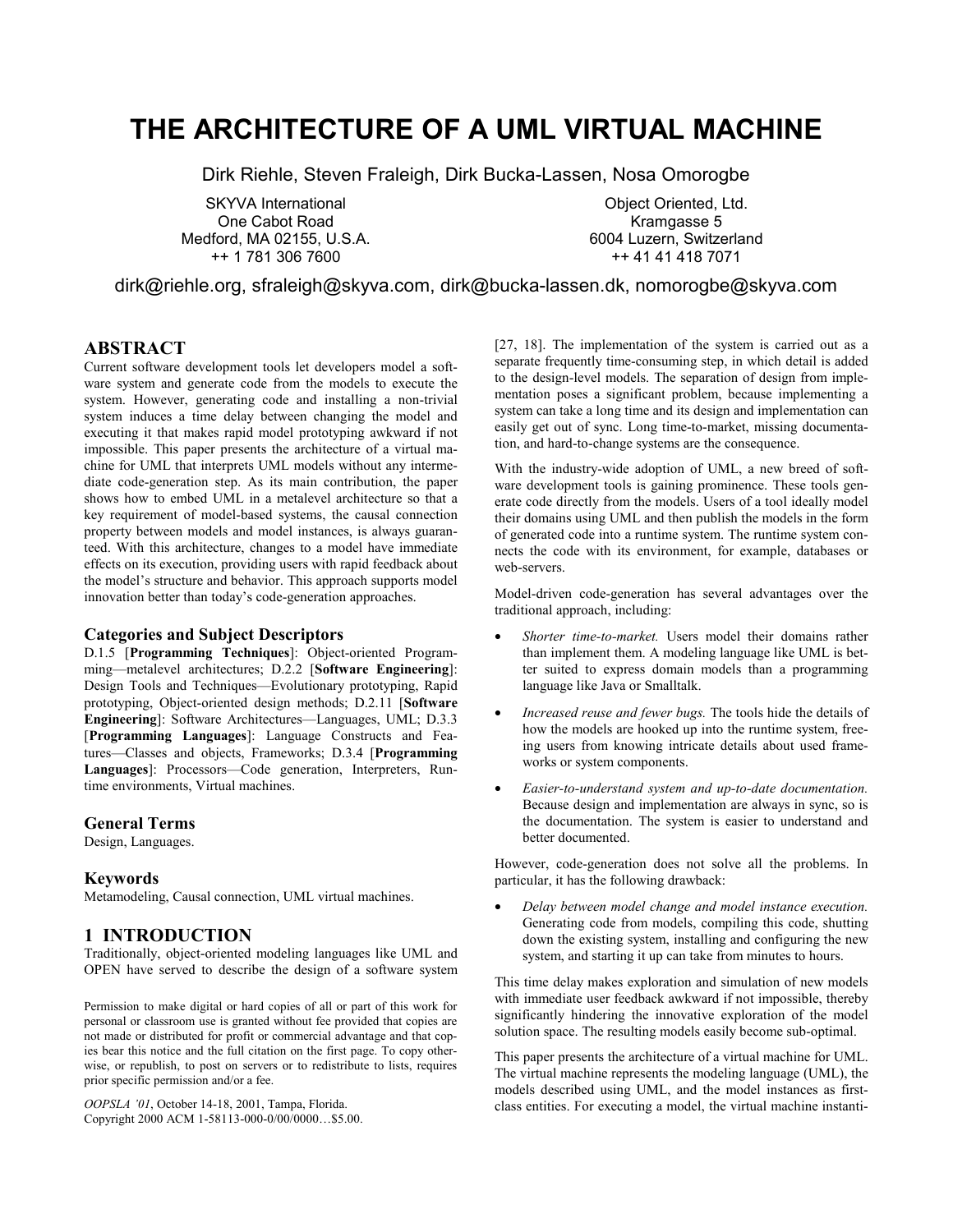

Figure 1: Four-level modeling architecture with Bank Account example. (Dotted lines, right to left, show an instance-of relationship.)

ates and interprets the model according to UML semantics. With all models on all levels being explicitly represented, changing a system's model leads to immediate (controlled) effects on the running system. As a result, the system provides short feedback cycles and allows for simulation and rapid exploration of model variants, better supporting innovation than possible with codegeneration approaches.

The virtual machine has a logical architecture that is based on the UML four-level modeling architecture and a physical architecture that realizes the logical architecture as an object-oriented framework [23]. The logical architecture is a metalevel architecture, and the physical architecture implements it. As the paper's main contribution, we discuss how the logical and physical architecture fulfill the causal connection requirement that seamlessly and recursively integrates a model with its instances. Thus, our discussion focuses on the structural aspects of the architecture, leaving a discussion of the behavioral aspects to further papers. We discuss the changes we applied to the UML specification and the enhancements that we added to UML to overcome its limitations.

The architecture of the virtual machine has been explored in two projects at UBS and has been consolidated as a core piece of the flagship product of SKYVA International. The virtual machine is part of a system that combines a modeling environment with a model execution environment, much like CLOS, Smalltalk, or Self systems provide both a programming environment and a program execution environment [19, 7, 28]. We report about our experiences of using SKYVA's system in industry projects.

Section 2 reviews the architecture of UML-based systems in general. Section 3 presents the architecture of the virtual machine and how it realizes the requirements set up in Section 2. Section 4 reviews key implementation aspects. Section 5 reviews changes and additions we have applied to the UML specification. Section 6 then reports about our experiences with the virtual machine. Section 7 finally lists related work and Section 8 shows how this work will proceed further and what challenges we see ahead.

# **2 MODEL-BASED SYSTEMS**

The UML specification defines four logical levels of modeling, called the M0, M1, M2, and M3-level (M stands for model) [27, 16]. These four levels define the logical architecture of any UMLbased system and therefore form the requirements for a virtual machine that is capable of representing and executing such a system.

- The M0-level contains objects that represent the currently running system. These objects are also called user objects or domain objects.
- The M1-level contains objects that represent a model of the currently running system. These objects are also called user classes or domain classes.
- The M2-level contains objects that represent the modeling language, in our case UML. This level is also called the metamodel level.
- The M3-level contains objects that represent the language in which UML is represented. This level is the also called the meta-metamodel level.

Every level provides the means to describe the next lower level, so the M3-level is used to describe the M2-level (UML), the M2 level is used to describe the M1-level (system models), and the M1-level describes the M0-level (running systems). In theory, the number of levels is unbounded, but for most practical purposes, four levels are sufficient.

# **2.1 Causal Connection**

The four-level architecture is an object architecture that helps us understand a system's logical object structure (as opposed to its physical architecture, see Section 3). Effectively, the logical architecture serves as a high-level explanation of how objects relate to each other (which object models which other object; which object is an instance of which other object).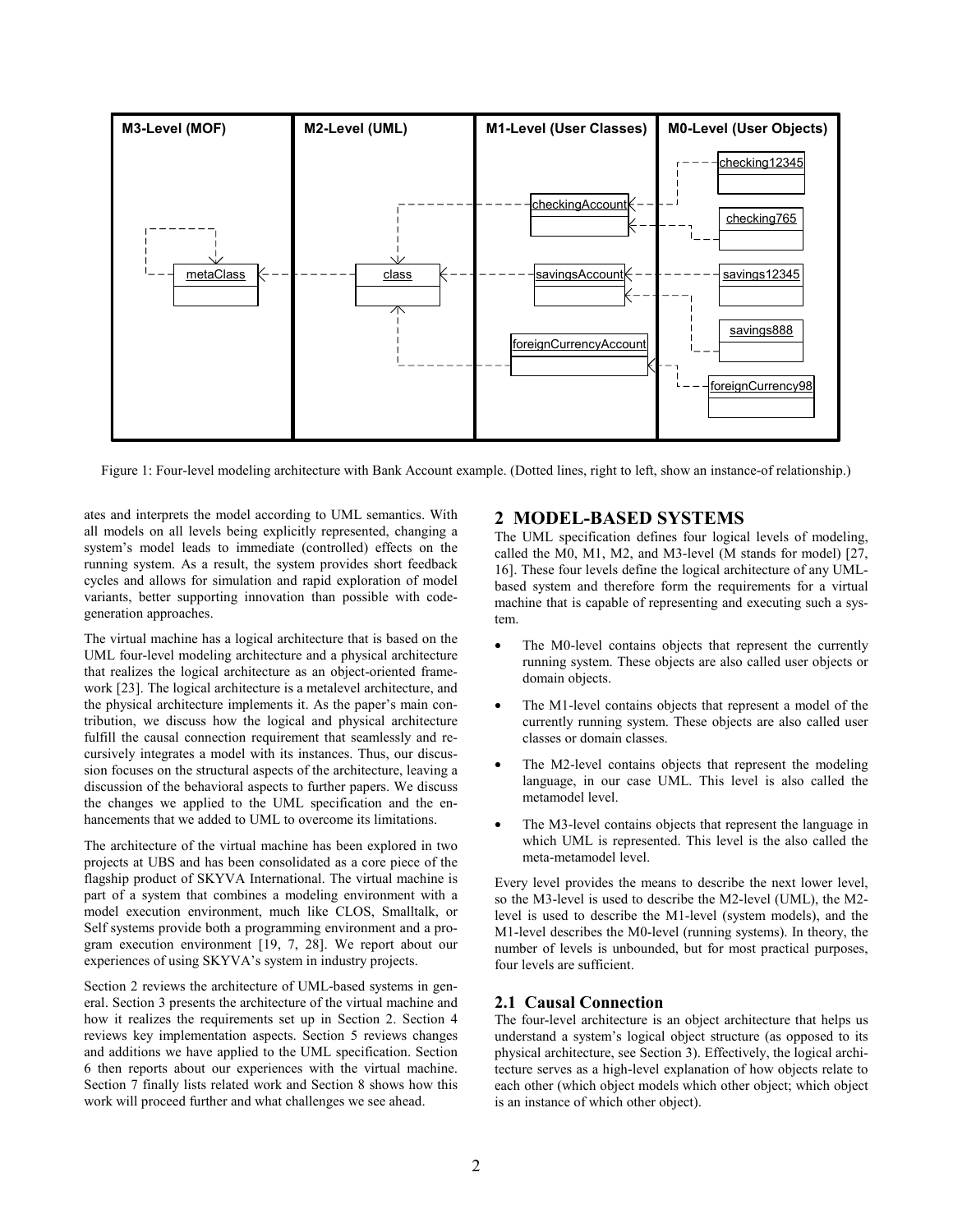

Figure 2: Separation of modeling from runtime environment in code-generation approaches.

Figure 1 displays these four levels and an example. The examples are bank accounts. Each rectangle represents an object (using UML as the design notation). The dependency arrows, from right to left, indicate a logical "instance-of" relationship.

During development, software developers use UML objects (M2 level objects) to define user classes (M1-level objects). In the example, developers define three types of bank accounts, Checking-, Savings-, and ForeignCurrencyAccount. At run-time, the user classes are instantiated, displayed in Figure 1 as the user objects checking12345, savings12345, etc. These user objects are M0-level objects. $<sup>1</sup>$ </sup>

For a system of this architecture to be in a valid state, we define the *causal connection* property, as known from metalevel architectures [29]:

l

### **DEFINITION: CAUSAL CONNECTION**

A modeling level is *causally connected* with the next higher modeling level, if the lower level conforms to the higher level and if changes in the higher level lead to according changes in the lower level.

In a model-based system, in which modeling levels are causally connected, changes to a model cause the structure and behavior of all model instances to change accordingly.

# **2.2 Code-generation Approach**

Current software development tools use a code-generation approach to causally connect modeling levels. Typically using graphical editors, M2-level objects (UML classes) are instantiated to give users M1-level objects, representing domain classes. For example, inside such a software development tool, the checking-Account object logically represents what users of the tool perceive as their CheckingAccount class. Users of such tools design a domain model consisting of M1-level objects, which are instances of the M2-level UML classes.

<sup>1</sup> M0-level user objects are different from M1-level Instance objects. Instances of the UML Instance concept add to the specification of an M1-level class, typically by participating in an illustrating scenario of how instances of the class behave. However, they do not directly represent an instance of the class.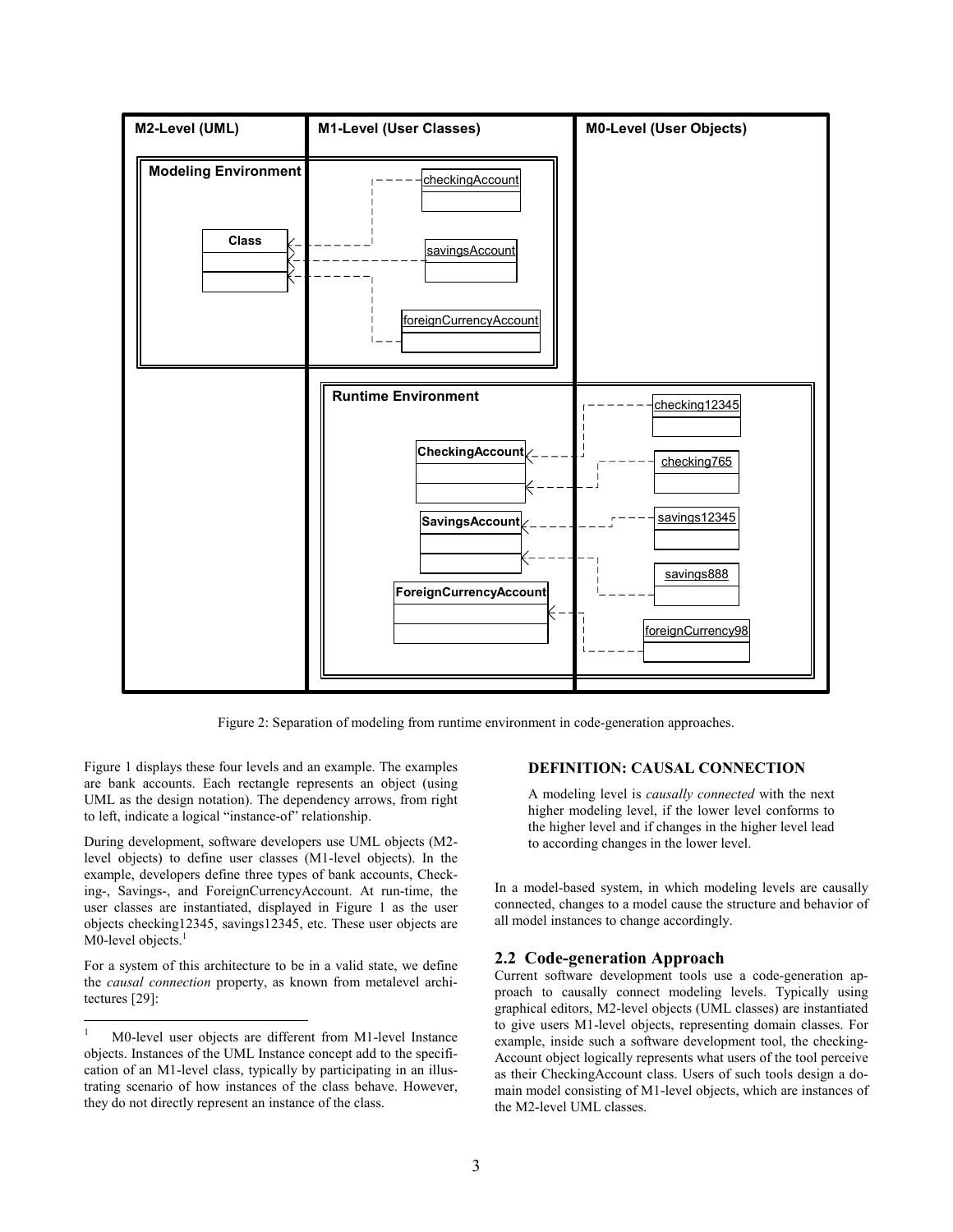

Figure 3: Convergence of modeling and runtime environment.

To create and handle user objects like checking12345, the tool creates a programming-language-level class for each M1-level object. The checking12345 object becomes an instance of the programming-language-level class corresponding to the checking-Account object. Typically, there is a one-to-one correspondence between a model-level class and a programming-language-level class or interface [8]. This code-generation approach fully separates the modeling-language M1-level objects from the M0-level objects. This separation corresponds to the two types of environments in which the objects are handled: M1-level objects solely exist in a modeling environment, and M0-level objects solely exist in a runtime environment.

Figure 2 illustrates this separation. M1-level objects in the modeling environment are mapped on the corresponding M1-level classes of the runtime environment. The causal connection between model and model instances is maintained by the codegenerator. Only if the modeling environment generates code, do the model changes carry over into the runtime environment, leading to the execution of the model instances according to the changed model.

A single round-trip between the modeling environment and the runtime environment can take several minutes if not hours. For non-trivial systems, the delay between model change and model execution makes rapid exploration of new models impossible, because the time delay between model change and execution is too long. Users, who may have to wait for hours until a model change becomes executable, tend not to explore a wide range of model options but go the easiest possible path, not exploring possibly better alternatives.

### **2.3 Virtual Machine Approach**

An interpreter approach avoids the intermediate step of generating M1-level classes out of M1-level objects. Rather, the runtime system directly interprets the M1-level objects. All objects exist in the same memory space, making the causal connection between a

model and its instances immediate. Modeling and runtime environment converge, letting users explore new models with rapid feedback on how these models execute. Simulation results can be immediately at hand, allowing for a rapid prototyping style on the modeling level as known from interpreted object systems.

Figure 3 shows how modeling and runtime environment converge. Users can now interactively explore model behavior and model variants in real-time. This leads to a working style as known from Smalltalk and Self where users incrementally define and explore models. This working style supports the innovative creation of new models in their respective application domain.

We have designed and implemented a system that directly supports the logical four-level architecture and embeds it in a combined modeling and runtime environment. The centerpiece of this system is a virtual machine that directly interprets UML models.

A UML virtual machine, like any virtual machine, is an abstract computing machine. It provides an instruction set and a memory model for representing objects [12, 6].

As the instruction set of the virtual machine, we use UML itself. UML provides several behavior modeling capabilities that can be used to describe the behavior of a model (including itself). $^2$  Models are persistently represented using XMI, the OMG standard for representing UML models using XML [AA, AB].

For the memory model of the virtual machine, we use the memory management facilities of our implementation language, Java. Every logical object from any M-level is represented as a Java object. As Section 6 shows, we add additional capabilities for model and model instance management and garbage collection.

 $\frac{1}{2}$  The current UML specification (UML 1.3) is so imprecise that it is unlikely that two different UML virtual machine implementations behave the same. We address this question in Section 3.5, 6, and 7.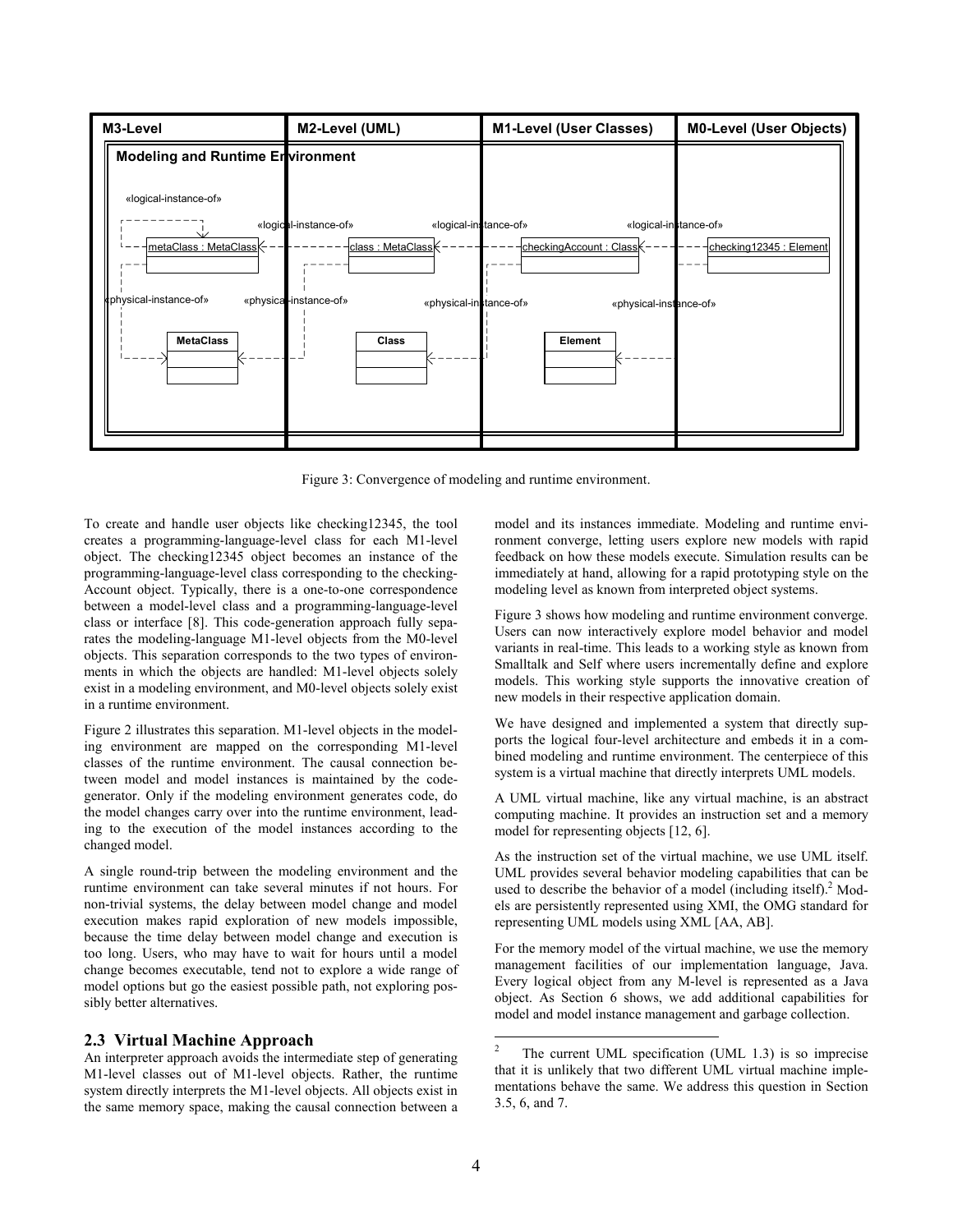

Figure 4: Structure of logical and physical architecture.

# **3 VIRTUAL MACHINE ARCHITECTURE**

The architecture of the virtual machine has two parts: a logical architecture and a physical architecture.

- The *logical architecture* describes the logical structure of how objects relate; it is an extension of the architecture of UML-based systems as discussed in Section 2.
- The *physical architecture* realizes the logical architecture; it takes the form of an object-oriented framework that implements the logical objects.

The logical architecture defines how to achieve the causal connection property, and the physical architecture implements how to achieve this property. There can be different physical implementation architectures, driven by different needs. Our architecture focuses on the efficient representation of model instances. This section discusses the architecture and how it fulfills the causal connection property.

### **3.1 Logical Architecture**

The logical architecture is a pure object architecture: everything is a first-class object, including classes and their specification of instance behavior. Thus, there are objects representing the UML classes, objects representing user classes, and objects representing user objects. This part of the logical architecture conforms to the architecture of UML-based systems as discussed in Section 2. Figure 4 shows the logical architecture in its upper half. In the logical architecture layer, we can see classes like *element*, *modelElement*, *classifier*, etc. (Logical objects are set in italics.)

Because these classes are objects and not programming-languagelevel classes, the only way of connecting them are object links. Hence, we represent relationships like inheritance and association using objects. For example, Figure 4 shows some inheritance relationships, represented as objects named *g1*, *g2*, *g3*, etc. Using UML terminology, any such object is a generalization object, and it connects a parent class with its child class.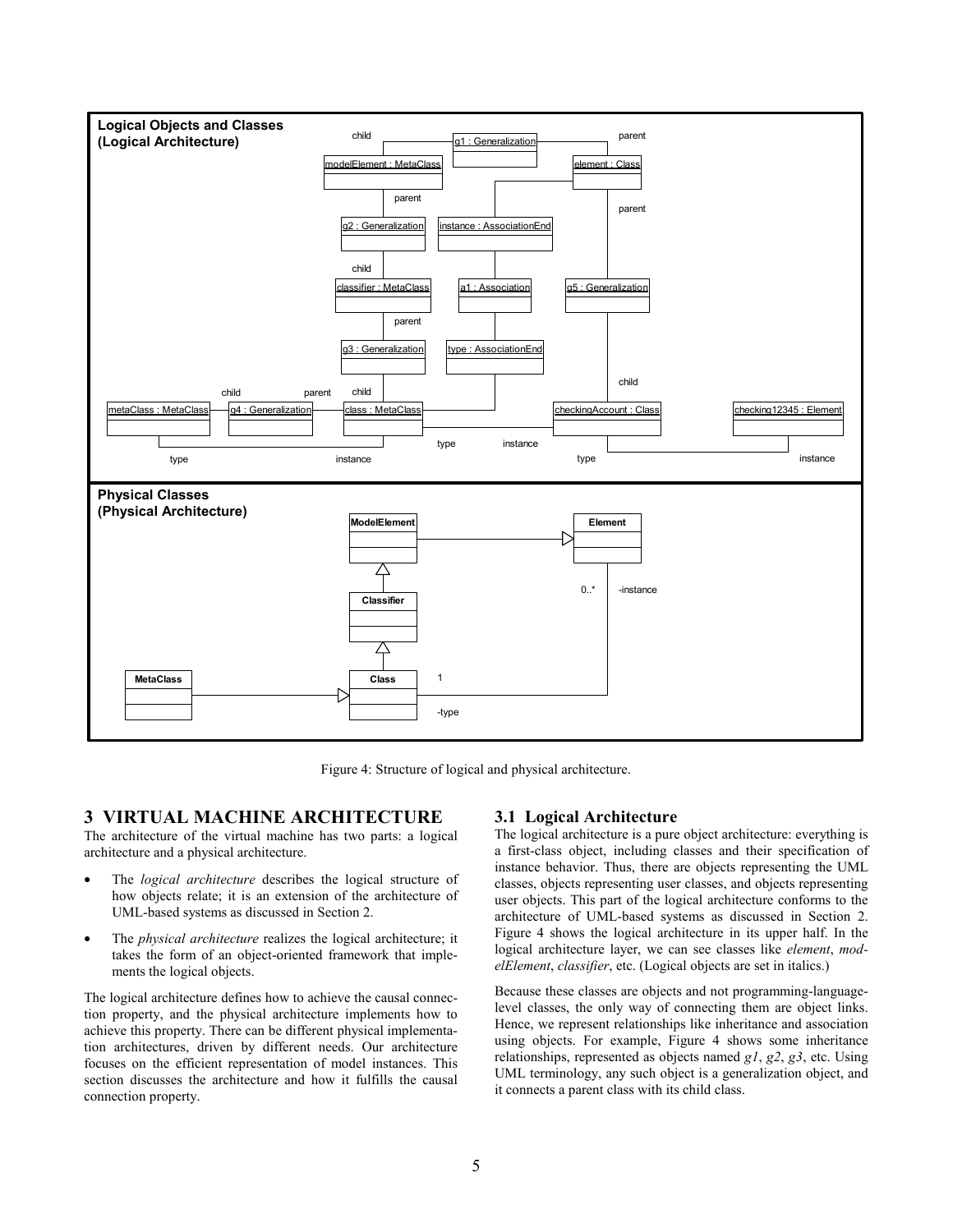

Figure 5: Logical and physical instance-of relationships.

The root class of all classes in the logical architecture is called *element*. It specifies the properties common to all objects in the logical architecture. A prominent subclass of *element* is *modelElement*, the root class of all UML classes. A class in the logical architecture defines which attributes its instances may have and with which elements its instances may be associated.

The logical architecture defines the association *a1* between the *element* class and the *class* class. This association specifies the link between a logical object and its describing logical class. An element object in an instance of this association plays the instance role and a class in an instance of this association plays the type role. This association links every element with its class and is the primary means for fulfilling the causal connection property.

The logical architecture is a single rooted class hierarchy. Thus, every object is a direct or indirect instance of *element*. Figure 4 shows several instances of the instance/type association between *element* and *class*: *checking12345* is an instance of *checkingAccount*, *checkingAccount* is an instance of *class*, and *class* is an instance of *metaClass*, just like the four-level modeling architecture for UML-based systems requires.

Summarizing, the logical architecture mirrors the architecture of UML-based systems as described in Section 2. It also adds several classes like *element*, and several new associations like the instance/type association that specifies how to logically connect an object with its class.

# **3.2 Physical Architecture**

The physical architecture is a set of programming-language-level classes that interact in well-defined ways; they form an objectoriented framework [23]. The physical architecture provides the physical classes for the logical objects.

Every object in the logical architecture has both a logical class and a physical class. The logical class defines its model-relevant properties and the physical class is the programming-languagelevel class from which the object is physically instantiated.

In its lower half, Figure 4 shows the physical architecture. It shows the five programming-language-level classes Element, ModelElement, Classifier, Class, and MetaClass. Element is the physical class of all logical M0-level objects, Class is the physical

class of all logical M1-level classes, and MetaClass is the class of all logical M2-level classes. ModelElement and Classifier are superclasses that are usually not instantiated.

The logical architecture provides a logical class for every class in the UML specification. Thereby, the full UML specification is provided as first-class objects. Many of these logical classes have a corresponding physical class, but not all. If a physical class exists, its instances are used as instances of the corresponding logical class. If no immediately corresponding physical class exists, the closest physical superclass in the inheritance hierarchy is used.

Figure 5 shows examples of physical and logical instance-of relationships. The physical instance-of relationship exists between a physical class and a logical object. The logical instance-of relationship exists between a logical class and its logical instances. For example, the *checking12345* object has the physical class Element and the logical class *checkingAccount*. The *checkingAccount* object has the physical class Class and the logical class *class*. The class object has the physical class MetaClass and the logical class *metaClass*.

The logical class of an object defines the properties of the object from a logical modeling perspective: it defines its attributes and associations; it defines its state model and runtime behavior. At any given point in time during the execution of the system can an object ask its class about its properties and may the class change the properties of its instances.

The implementation of physical classes like Element and Class makes sure that their instances behave according to their logical classes. Element is the root class of all model-relevant physical classes (except for the data type implementations), including Class and MetaClass. It provides a generic attribute and association handling mechanism (and more) that is discussed in Section 3.4.

# **3.3 Model Representation**

Representing models using this architecture is straightforward. Figure 6 shows a domain model of a Customer and some Account classes. Figure 7 shows this model's representation using logical objects as defined in the UML specification.

The model representation in Figure 7 represents every detail of the UML model in Figure 6 as an object, following the UML specifi-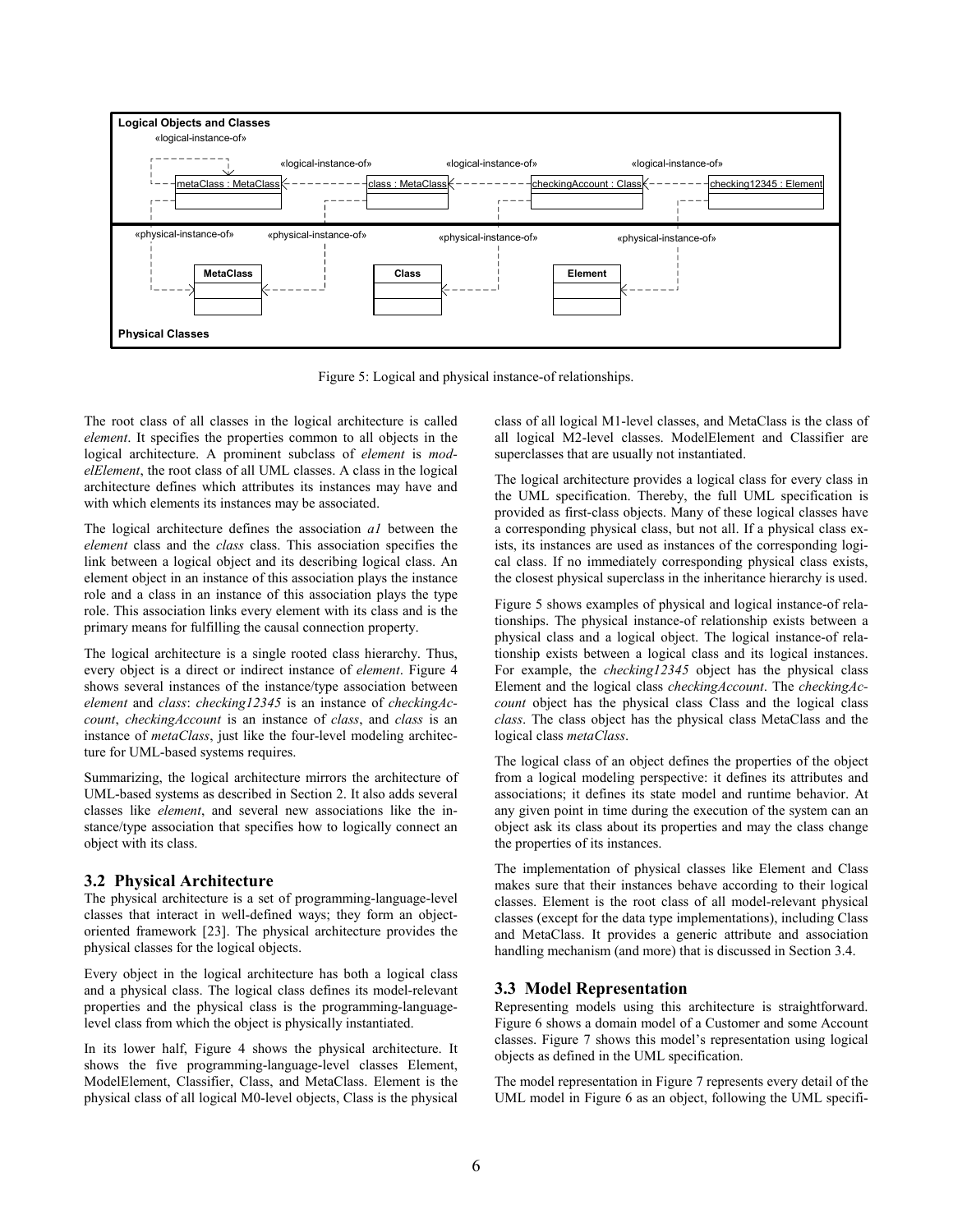

Figure 6: Domain model of Customer and Accounts.



Figure 7: Logical class representation of Customer and Accounts domain model.

cation. For example, the inheritance arrow between Account and CheckingAccount is represented as an instance of the UML Generalization class.

The class name given for an object in Figure 7 is the name of the physical class. The logical class is not shown. For example, account is physically an instance of Class. Logically it is an instance of *class*. The generalization *g7* is physically an instance of Generalization (a physical class) and logically an instance of *generalization* (a logical class object).

The same mechanism that lets us represent M1-level domain models also lets us represent M2-level models, including UML itself. Figure 8 shows a small excerpt from the UML specification, and Figure 9 shows its object representation.

The physical class of a UML class is MetaClass and the logical class is *metaClass*. For example, the logical classes *generalization* and *association* are instances of MetaClass. The relationships are represented using UML, which is a defined operation, because *metaClass* is a subclass of *class*. Hence, all modeling functionality applicable to *class* is also applicable to *metaClass*.

### **3.4 Physical Class Model**

The structural backbone of the architecture is repeated in Figure 10. It takes the structure of a metalevel architecture [29, 10].

The following two classes are of particular importance:

- *Element.* This is the physical (super-)class of any logical object in the system.
- *Class.* This is the physical (super-)class of all logical objects representing classes in the system.

We discuss these two classes in turn.

#### **3.4.1 Element**

UML defines the modeling capabilities with which an M1-level user class can be described. Consequently, an M0-level object must provide capabilities to do whatever its M1-level class specifies. Thus, the UML specification indirectly determines the capabilities of any M0-level object and hence the interface and implementation of the Element class.

The structural capabilities include:

- It may have attributes.
- It may have links to other elements, where linked-to elements are conceptually different from attributes.
- It may provide association objects for a given link, if so specified in the model.
- It may be a node in an object composition hierarchy.

From this feature set, we derive the core functionality of the Element class. We add functionality that supports handling of elements for the virtual machine. Listing 1 shows this functionality, reduced to the essentials.

The Element class makes some simplifying assumptions, for example, it does not support multi-valued attributes and it pragmatically distinguishes associations of multiplicity 0..1 from those of multiplicity 0..n. Section 5 discusses some of these simplifications. Section 4 discusses some efficiency considerations for implementing the Element class.

With these capabilities, any physical Element instance can successfully play the role of a logical instance of a logical class. Whatever is modeled for that class, Element provides the functionality to represent it.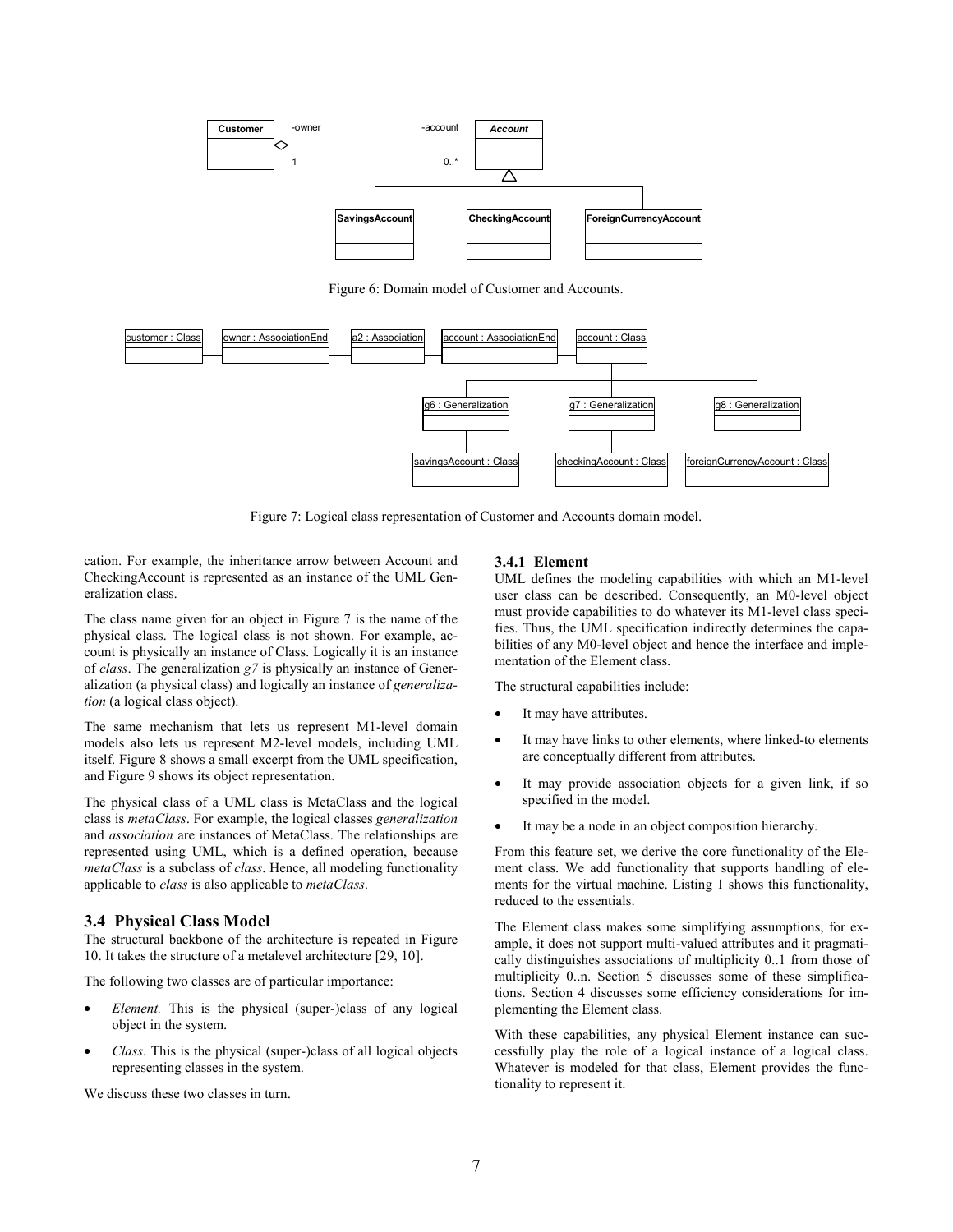

Figure 8: Small and simplified excerpt from the UML specification.



Figure 9: Object representation of the model excerpt from Figure 8.

#### **3.4.2 Class**

The single Element class is fully sufficient to represent all logical objects and hence the whole logical architecture. Element instances can play the role of the *checking12345* object and the role of the *checkingAccount*, class, and *metaClass* classes.

However, this is hard to program with and not very efficient. It is hard to program with, because tool implementers and infrastructure classes have to program against a generic interface rather than a more specific interface that expresses the functionality of the class of the object. It is not very efficient because a generic implementation cannot take advantage of constraints that a specific class may be aware of.

For this reason, we implement large parts of the UML as subclasses of Element. By making them subclasses of Element, they inherit its capabilities and hence become full-fledged UMLspecified objects themselves. Many of the methods, specifically for attribute and association access, are mere convenience wrappers around the generic methods inherited from Element. However, every such class is free to add functionality that makes using it easier. One such class is Class. Listing 2 shows its interface.

The Class interface provides methods that are derived from the UML specification. For every known feature and association, query and mutation methods exist. As mentioned, these methods are convenience wrappers of the more generic Element methods. Listing 3 shows the implementation of two such methods.

Of more interest is implementation functionality specific to class Class. A prime example is the provision of keys that unambiguously identify attributes and associations. For modeling the attributes and associations of a class, UML provides dedicated Attribute and Association classes. While suitable for modeling, they are too heavy for executing models, and hence we have replaced them with more lightweight key objects for attribute and association access. These keys provide essential typing information and make attribute and association access more efficient. Section 4 discusses these and other implementation considerations.

#### **3.4.3 Data types**

The implementation of primitive data types like integer and string and non-primitive data types like money and currency is outside the scope of the Element class hierarchy. Their classes, however, are represented as UML DataType instances. For their implementation, we use the standard Java classes Integer, String, etc. and the data type framework JValue [22].

#### **3.4.4 Match Between Logical and Physical Model**

Every physical class is represented as a logical class in the logical architecture. The physical model mirrors (parts of) the logical model. The class model of Figure 10 exists both on the physical and logical level. Therefore, we have both a physical and logical class Element. The same holds true for MetaClass.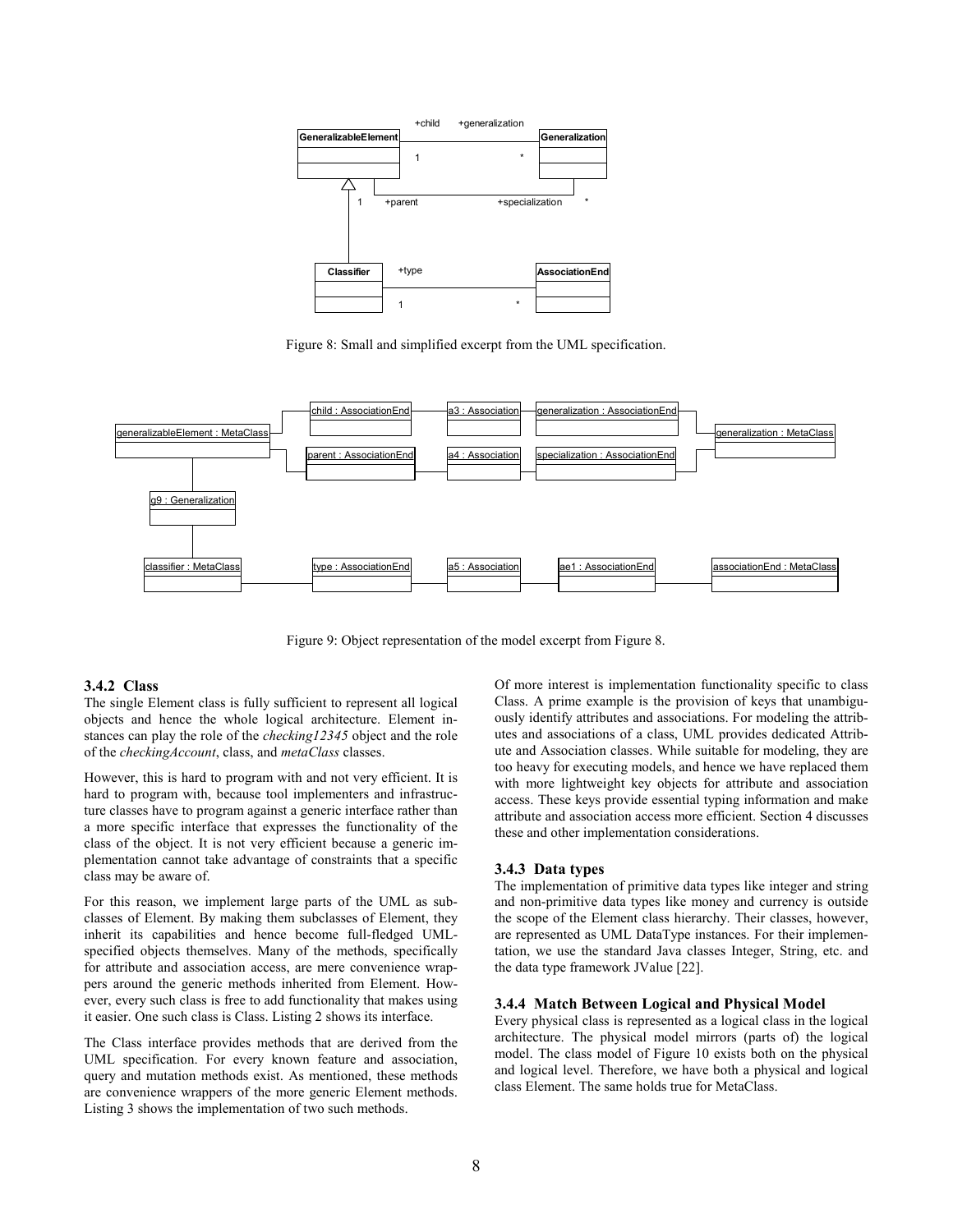

Figure 10: Key classes from the physical architecture.

We match the physical with the logical model, because it reduces the intellectual burden for programmers that implement modeling tools. Programming with a statically typed interface is easier and less error-prone than programming with a generic interface.

### **3.5 Model Execution**

The discussion so far has focused on how to represent models across modeling levels. This subsection discusses how we execute these models. We can only provide a partial solution, as we make several restricting assumptions about model execution based on our runtime architecture. As far as we know, every existing tool with claims similar to ours makes restricting assumptions about the runtime architecture and therefore constrains what and how to model. There are two main reasons for this: first, UML is not defined precisely enough to allow for unambiguous model execution, and second, even if UML was defined precisely enough, one still needs a dedicated runtime architecture on top of which the models run and with which they are integrated. This runtime architecture necessarily imposes constraints on what can be executed and what cannot be executed. In this section, we therefore only demonstrate that model interpretation is possible, and leave the details to further papers.

UML provides several modeling techniques for specifying the behavior of classes. Most of these techniques focus on *illustrating* behavior rather than completely specifying it. Examples of these techniques are object collaboration diagrams and message sequence diagrams. Illustrating behavior means that any such diagram illustrates one specific case of object interaction and behavior, but it does not specify the overall possible set of interactions. While helpful to communicate design intent to human readers, these techniques are not sufficient for fully specifying object behavior as needed by a virtual machine to execute model instances.

The one modeling technique that strives for complete behavior modeling is UML state charts. We use them as the primary tool for modeling object behavior. Every class has a state chart that describes the state space of its instances and the possible transitions that may occur. Each instance interprets the state chart whenever it receives an event in its mailbox. It then reacts accordingly by possibly changing its state and sending out events that represent the state transitions. The state machine interpretation is part of the Element class implementation.

We further enrich class descriptions using OCL to ensure constraints like business rules between elements. State charts serve well to describe the behavior of individual objects, but they do not scale up to describe the behavior of larger parts of a system. We use OCL to describe inter-object dependencies as constraints between objects. This way, state transitions in one object are translated into events relevant to other objects that are not connected with the originating object through a state chart.

Finally, UML is a modeling language and not a programming language, so we add algorithmic detail through hand-programmed policy classes that fit into a well-defined extension architecture [23] (also known as plug-in architecture [15]). This extension architecture is part of our runtime architecture. It both supports and constrains developers in what is possible in terms of model execution. Developers of a model do not only use UML to describe system behavior, but also implement policy classes (using the Strategy design pattern [4]) and hook them up into the model. This approach is a common pattern: all tools we have seen that promise to generate executable systems from models make assumptions about specific runtime environments and thereby constrain developers and the model space.

Hand-programmed policy classes do not contradict the idea of a UML virtual machine. First, UML is not fully executable; hence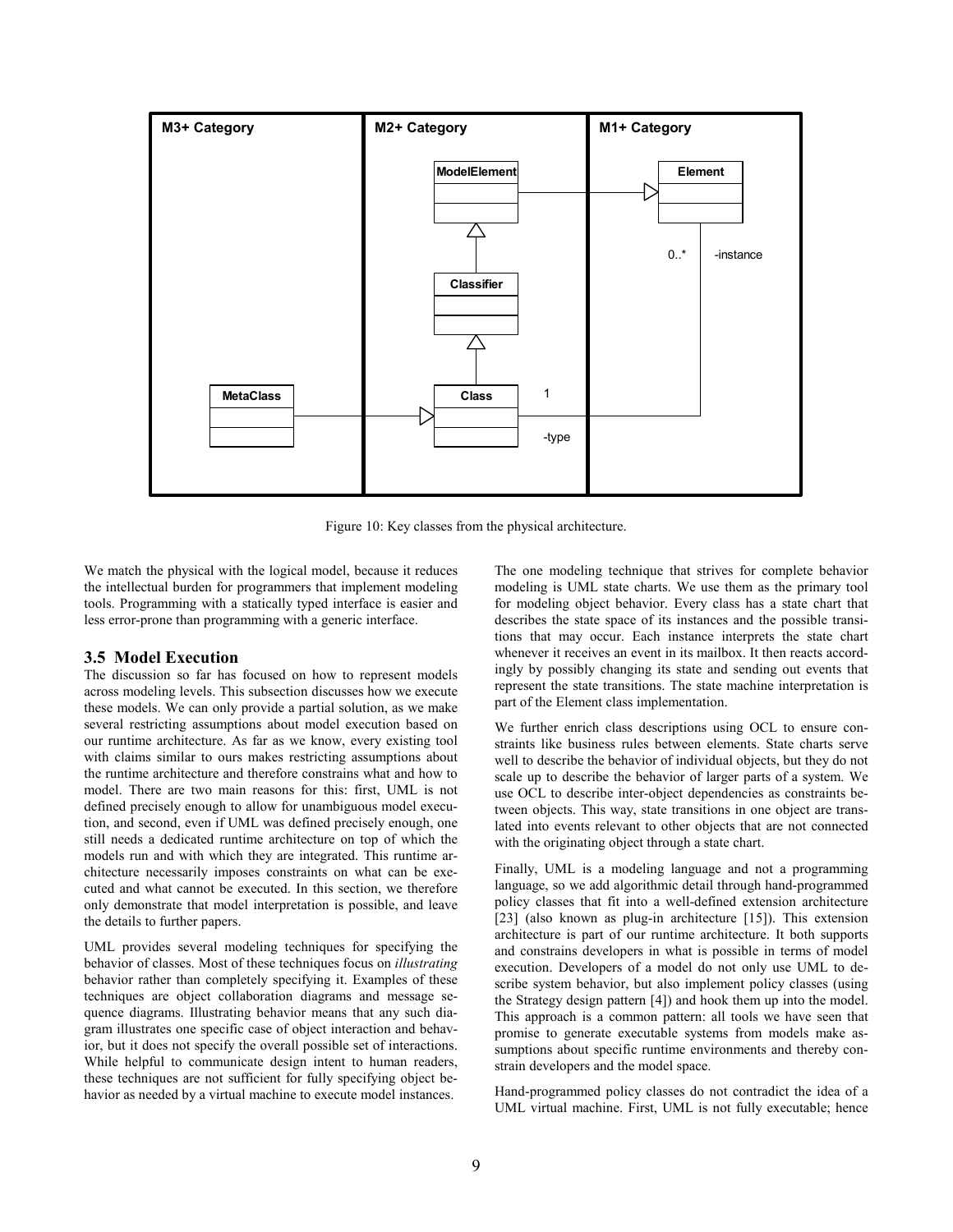```
public interface Element {
    // UML: attributes (single-valued)
    // The FeatureKey identifies the attribute.
   public Object getAttributeValue(FeatureKey fk);
   public void setAttributeValue(FeatureKey fk, Object value);
    ...
    // UML: associations with 0..1 multiplicity
    // The AssociationKey identifies the association.
   public boolean hasLinkedElement (AssociationKey ak);
   public Element getLinkedElement (AssociationKey ak);
   public void setLinkedElement (AssociationKey ak, Element e);
    // UML: associations with 0..n multiplicity
    // The AssociationKey identifies the association.
   public Iterator allLinkedElements (AssociationKey ak);
   public void addLinkedElement(AssociationKey ak, Element e);
   public void removeLinkedElement(AssociationKey ak, Element e);
    ...
    // UML: association object access (functionally dependent on association)
    // The AssociationKey identifies the association.
   public boolean hasAssociationElement(AssociationKey ak);
   public AssociationElement getAssociationElement(AssociationKey ak);
    ...
    // VM model: access to type object
    // With respect to its class, this element plays the instance role.
   public Class getElementClass();
    ...
    // VM implementation: backpointer
    // Provides list of objects linked to this element.
   public Iterator backpointer();
    ...
}
```
Listing 1: Element interface, reduced to the essentials.

we need something like policies to add algorithmic detail. Second, UML is not a programming language but rather a modeling language. Until an executable Action semantics specification for UML is available, UML cannot also play the role of a programming language, and hence has to be complemented by one.

The need for more complete behavior specification and executable semantics of UML models has been recognized. The OMG issued a Request for Proposals (RFP) for executable Action semantics and several groups have responded to it [17]. One of the most important uses of such executable Action semantics will be its application to UML itself, effectively providing a formal and as complete as possible UML virtual machine specification.

### **3.6 Causal Connection**

We need to show that the presented architecture fulfills the causal connection property so that changes in a model lead to immediate changes in the model instances.

As Figure 4 shows, the *element* class is logically the superclass of all other logical classes. Every instance of *element* (independently of on which modeling level it resides) has a link to its class. Thus, every element is connected with the specification of its behavior.

The Element class implementation makes use of this link to determine how an element is to behave and then makes it behave that way. This ensures that every element behaves according to its specification.

In UML, a model is defined as a package of interconnected classes. In the discussed architecture, changes to a class and hence to a model immediately affect any model instance. Thus, a model is causally connected with its model instances.

Schema evolution remains a difficult topic. SKYVA's system lets users specify how instances of an old class version are to be converted into instances of the new class version. These bridges between model versions are one of our extensions to UML. They integrate configuration management with model evolution with instance upgrading.

### **4 IMPLEMENTATION**

At its primitive level, the implementation of the Element class and its related classes draws on the access of attributes and associations. Getting the implementation of these primitives right determines the overall performance more than any other factor.

All publicly available UML implementations that we have seen use string-based access to attributes and associations. We use keybased rather than string-based access to attributes and associations. This made our virtual machine implementation perform significantly faster and removed dynamic typing problems that occur when attributes or associations are named using potentially misspelled strings.

A key object indicates a specific attribute or association. Effectively, it is a shallow representation of the corresponding Attribute or AssociationEnd object. For attribute access, we provide dedi-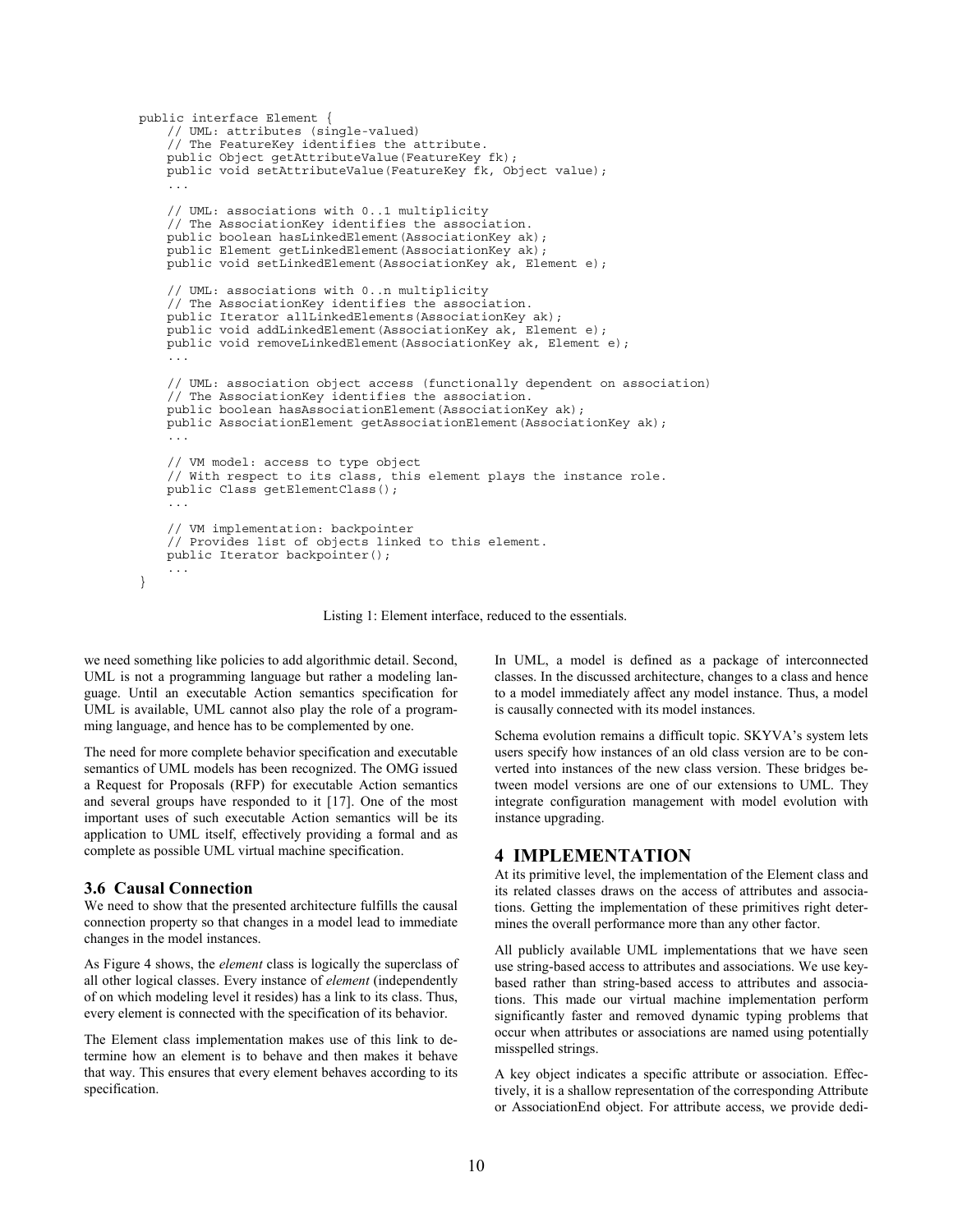```
public interface Class extends Classifier {
    // UML: a class has features that can be accessed by name
   public boolean hasFeature(String featureName);
   public Feature getFeature(String featureName);
    public Iterator allFeatures();
   public void addFeature(String featureName, Feature f);
   public void removeFeature(String featureName);
    ...
    // UML: a class has association ends that link it to associations
   public boolean hasAssociationEnd(String roleName);
   public AssociationEnd getAssociationEnd(String roleName);
   public Iterator allAssociationEnds();
   public void addAssociationEnd(AssociationEnd ae);
   public void removeAssociationEnd(AssociationEnd ae);
    ...
    // VM implementation: provide access to keys
   public Iterator allFeatureKeys();
   public FeatureKey getFeatureKey(String attributeName);
   public Iterator allAssociationKeys();
   public AssociationKey getAssociationKey(String roleName);
    ...
}
```
Listing 2: Class interface (showing inherited Classifier methods for convenience).

```
public Feature allFeatures() {
   return allLinkedElements(FEATURE_KEY);
}
public void addFeature(Feature f) {
    addLinkedElement(FEATURE KEY, f);
}
```
Listing 3: How Class uses the generic methods of Element.

cated feature key objects, and for association access, we provide dedicated association key objects, as illustrated in Listings 1, 2, and 3. For every attribute of a class, one feature key is created and updated whenever the attribute's definition changes. The same is done for associations and association keys. Because a class changes less frequently than its instances, creating and updating the keys does not pose a significant runtime overhead.

Every key provides a unique index into an array for efficient access to the attribute's value or linked-to element. The class managing the keys has a complete overview of all its keys and can therefore compute a perfect distribution of indices for the keys. Every element manages its attribute values and linked-to elements in an array. Looking up an attribute's value or a referenced element is as simple and fast as the access to a field in the array.

A key does not only provide an index into an array but also provides typing information. Effectively, type information is copied from the model into the key and transformed with the goal of speeding up type checking.

Whenever an attribute or association is accessed, it must be checked whether the key is actually a valid key identifying an attribute and association that really exists for the given object. This type checking is necessary to protect against bugs in the virtual machine implementation and in the policy implementations by which users add programmatic behavior to models.

A sequence of checks ensures integrity of access: the owner of the key and the class of the element must be identical, and the typing

information found in the key must match the meta-information stored directly in the element, for example, whether a linked-to element is truly a composed element or merely a regularly associated element.

Finally, key objects are shared immutable objects. A managing object controls their instantiation (see the Flyweight design pattern [4]). This way, no client code can create key objects. This lets the system maintain control over typing information. No typing information ever enters the system from the outside without being checked at the system boundaries. Client code like policies request key objects, they do not create them. While this cannot prevent that a message is being sent to the wrong object, it at least ensures that the message is always a valid message.

We discuss further implementation considerations and optimizations in a related paper [24].

### **5 UML EXTENSIONS**

In Section 3 on the virtual machine architecture, we describe how we make UML part of a larger logical architecture. In this section, we discuss some of our extensions to UML and some of the simplifications we applied.

#### **5.1 Technical Domain Models**

For executing application domain models, users need a means to express how to present the model instances in user interfaces for user interaction, how to represent them for persistence in data-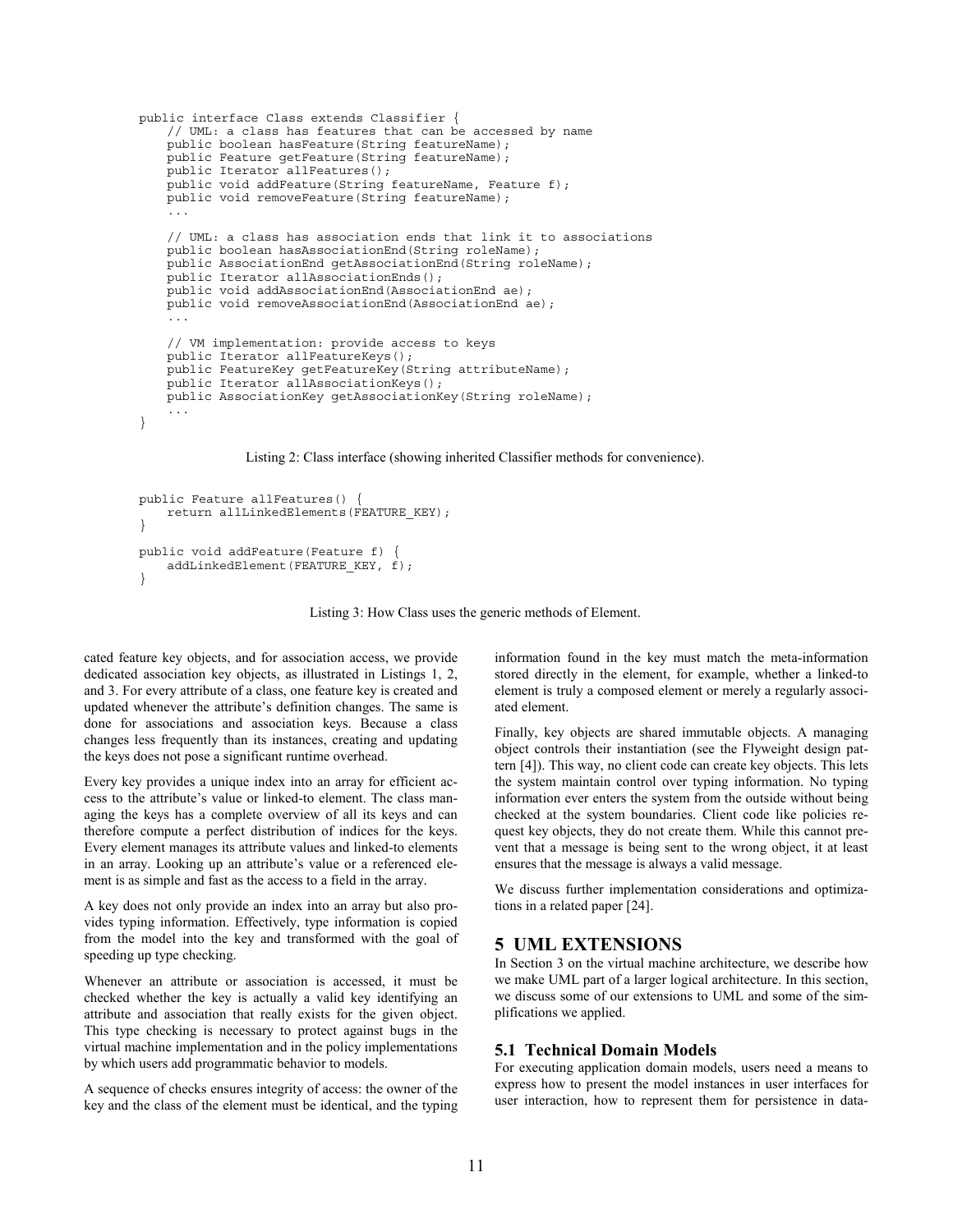

Figure 11: Managing elements in packages and applications.

bases, and how to distribute them across different processes and computer systems.

This information is cast as technical domain models that exist next to the application domain models (technical meaning a technical (infrastructure) application domain as opposed to a business application domain).<sup>3</sup> Users can extend and configure the technical domain models as much as they can define and then extend and configure the application domain models. Default models may apply, but users can always customize them.

The first user of these technical domain models is the modeling environment. It uses models to describe user interface layouts, database schema mappings, and system distribution. These models are specific to a given runtime environment and can differ widely from implementation to implementation.

One common need, however, that is likely to be found in any system implementation, is the need to organize model instances in packages and applications. We therefore extend the UML package and project concepts to apply to every element, not just UML model elements. Figure 11 shows the resulting model.

Figure 11 shows two Package classes. On left, it shows the traditional UML Package class, which is a subclass of Namespace and which is reserved to contain only model elements. On the right, Figure 11 shows a general Package class that can contain any kind of element, be it a UML model element or a regular non-UML element.

The semantics of the general Package class are weaker than those of the UML Package class: it accepts different elements with the

 $\overline{\phantom{a}}$ 

same name and it does not support package inheritance. This shift in semantics is the reason why we decided to introduce the general Package class rather than to extend the existing UML Package class to contain any type of element.

A special subclass of the general Package class is Application. Its instances are the root objects for a given running application.

#### **5.2 UML Simplifications**

In our UML implementation, we have applied a number of simplifications. Structural simplifications include:

- No multi-valued attributes of elements.
- Attributes of elements are always UML data types.
- Only binary associations between classes.

So far, we have not encountered any problems due to these restrictions.

### **6 EXPERIENCES**

We have built three systems with this type of architecture, two at UBS, and one at SKYVA International.

The two systems built at Ubilab, the late IT research laboratory of UBS, were a research prototype that provided a full-fledged metalevel architecture as described in this paper, and a production-level system that let users model, represent and edit corporate loans. The research prototype was used to explore and demonstrate the idea of model-driven software systems based on a dynamic object model, as we called it at that time. The productionlevel system is used in UBS' corporate customer business. Its primary functionality is in capturing and presenting corporate loans. Effectively, it is an object-oriented product data manage-

<sup>3</sup> These technical domain models are equivalent to the class libraries and frameworks that come with Smalltalk and Java.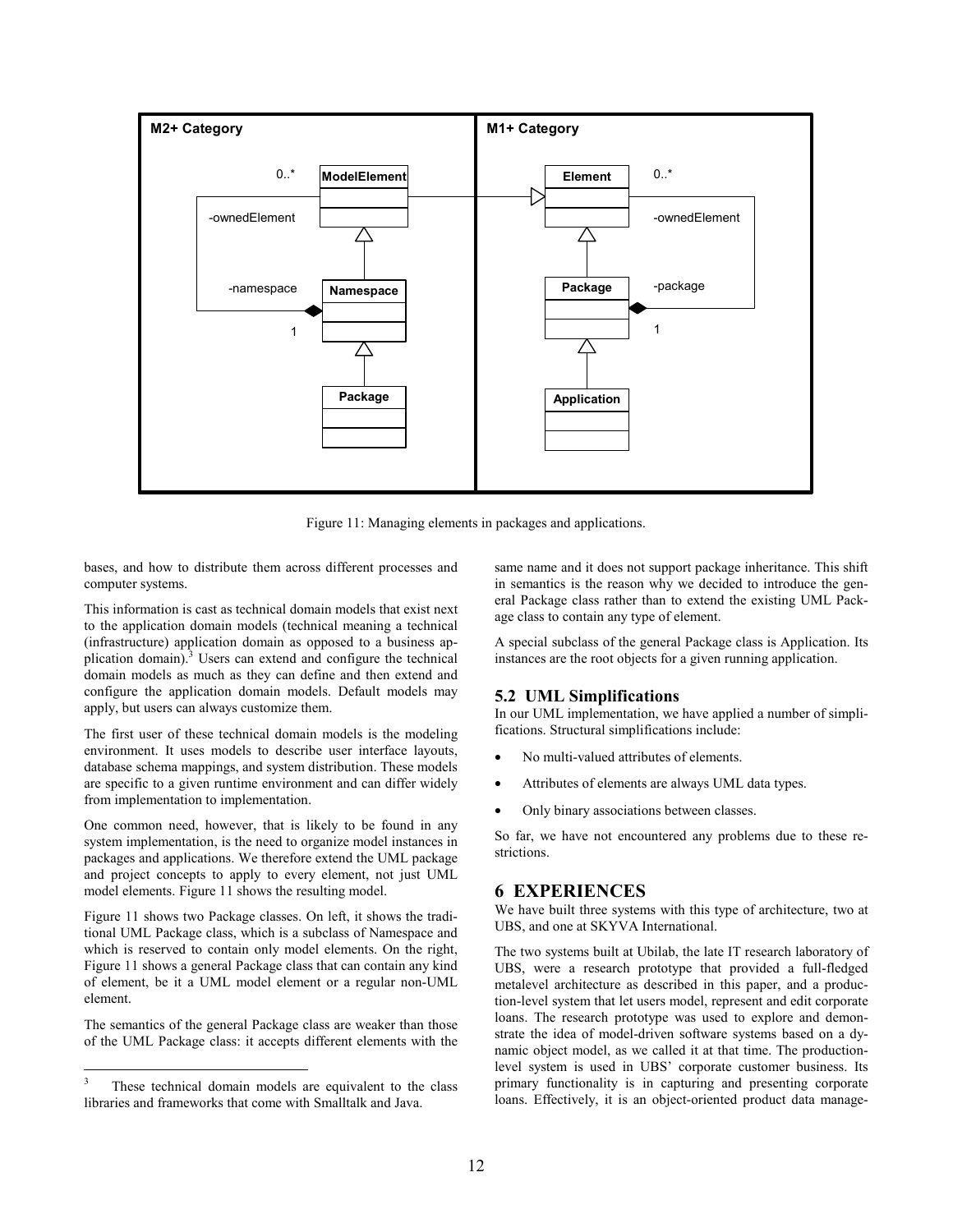ment system. Both systems did not use UML on the M2-level but rather a simpler proprietary metamodel. Both systems worked well for their purpose. However, both systems focussed primarily on representing and editing structure, which is much simpler than representing and executing behavior.

The UML virtual machine built at SKYVA International is part of SKYVA's main product for supply chain management and collaborative e-commerce. It has been used in a number of industry projects and is the most extensive base of our implementation experience. The system exhibits most characteristics discussed in this paper. It has a full-fledged UML-based metalevel architecture. It lets users model their application domain and execute these models. Feedback on model changes is immediate and supports users in exploring domain models.

Still, it is a hybrid system: for innovative model exploration and system configuration, we use an interpreted approach, and for production-level system execution, we use a code-generation approach. Hence, we have two runtime environments: one UML virtual machine that is embedded in the modeling environment and that allows for lightweight model execution, and one that is a separate system capable of carrying high volume transactions and mass data persistence.

Our biggest remaining problem is modeling of behavior and execution of the modeled behavior. At the time of writing, we still have to implement a significant amount of code (policies) to add behavior to the models. UML's behavior modeling features are not sufficient to completely describe desired behavior and our behavior modeling extensions and implementations have not fully overcome this problem. However, other companies, for example Project Technology [20] and Kennedy Carter [AC] have shown that precise behavior modeling is possible with (an extended form of) UML. Their systems allow the execution of models based purely on modeled rather than implemented behavior. Key to their approach as well as our approach is knowledge about the target runtime architecture.

SKYVA's system comprises significantly more components than the virtual machine discussed in this paper. The modeling environment provides an elaborate repository-based infrastructure that supports model persistence, configuration management, collaboration in a team and more. The system provides not only technical domain models but generic application domain models as well, targeted at supply-chain management and e-commerce.

We have found that generic domain models are best supported by UML extensions that reflect the domain concepts. Similarly, we have found that UML extensions without a complementing generic domain model are of limited use, because we cannot integrate separately developed domain models. This is in contrast to industry's current attempts to provide standards by extending UML only without providing (generic M1-level) domain models. Also, we view the lack of a standardized Element class as a major hindrance for integrating independently developed domain models in UML-based modeling.

# **7 RELATED WORK**

We discuss related work on virtual machines, metalevel architectures, model-driven software systems and UML-based software development tools.

Virtual machines for programming languages like Smalltalk [6], Self [28, 9], and Java [1, 12] have both inspired this work as a metaphor and provided solid implementation advice. Like Smalltalk and Self, and unlike Java, we fully represent the modeling language using the system's own capabilities.

The architecture of the virtual machine, however, probably owes most to CLOS [2, 19, 5]. CLOS' simple yet elegant metalevel architecture directly influenced how we extended UML with M1 and M3-level classes to turn the logical model into a reflective system.

While the described architecture shares structural and behavioral properties with the CLOS metalevel architecture and related reflective architectures [13, 29, 10, 21], we address a problem that has not been addressed by any such programming-language centric architecture: the modeling of application domains using a dedicated modeling language and the execution of the resulting models. To the best of our knowledge, we are the first to combine a modeling language with a metalevel architecture with a virtual machine approach.

Others have recognized the need for model-driven software systems that provide an explicit model of themselves. Most notably, Tilman provides an account of an object-oriented framework that is used to capture models and model instances and to persist them between instantiations [26]. Tilman's application domain is formbased workflow-oriented business applications. A similar system is discussed by Kovacs [11]. Kovacs and his colleagues built a system for product configuration and workflow management of large high-energy physics detectors. Similarly, Manolescu discusses a system that explicitly represents workflow descriptions next to the actual workflows [14]. Common to these systems is that they all have a descriptive layer next to an instance layer. However, in all three cases, the modeling language is specific to that system.

Currently, a lot of industry research and development is invested into UML-based modeling tools. As discussed in the introduction, the common pattern is to model a system using UML and then to generate code and publish the code into a runtime system [8]. A few systems have enhanced UML with precise behavior modeling so that no programming by hand is necessary. An example is Project Technology's BridgePoint system [20], originally based on the Shlaer Mellor methodology [25]. BridgePoint lets users model embedded systems using an enhanced form of UML that supports precise behavior modeling. From the models, code is generated. Another example is Kennedy Carter's iUML tool suite that supports modeling of embedded systems using UML with precise action semantics [AC]. iUML also let's users simulate the modeled system, providing feedback about the system. Project Technology and Kennedy Carter have worked together on one of the submissions to the OMG RFP for precise action semantics for UML.

# **8 CONCLUSIONS**

This paper presents the architecture of a virtual machine for UML. The virtual machine consists of a logical extension of the UML four-level modeling architecture plus an object-oriented framework that implements this architecture. The virtual machine explicitly represents UML, UML models, and UML model instances (actual instances of running systems). This approach lets users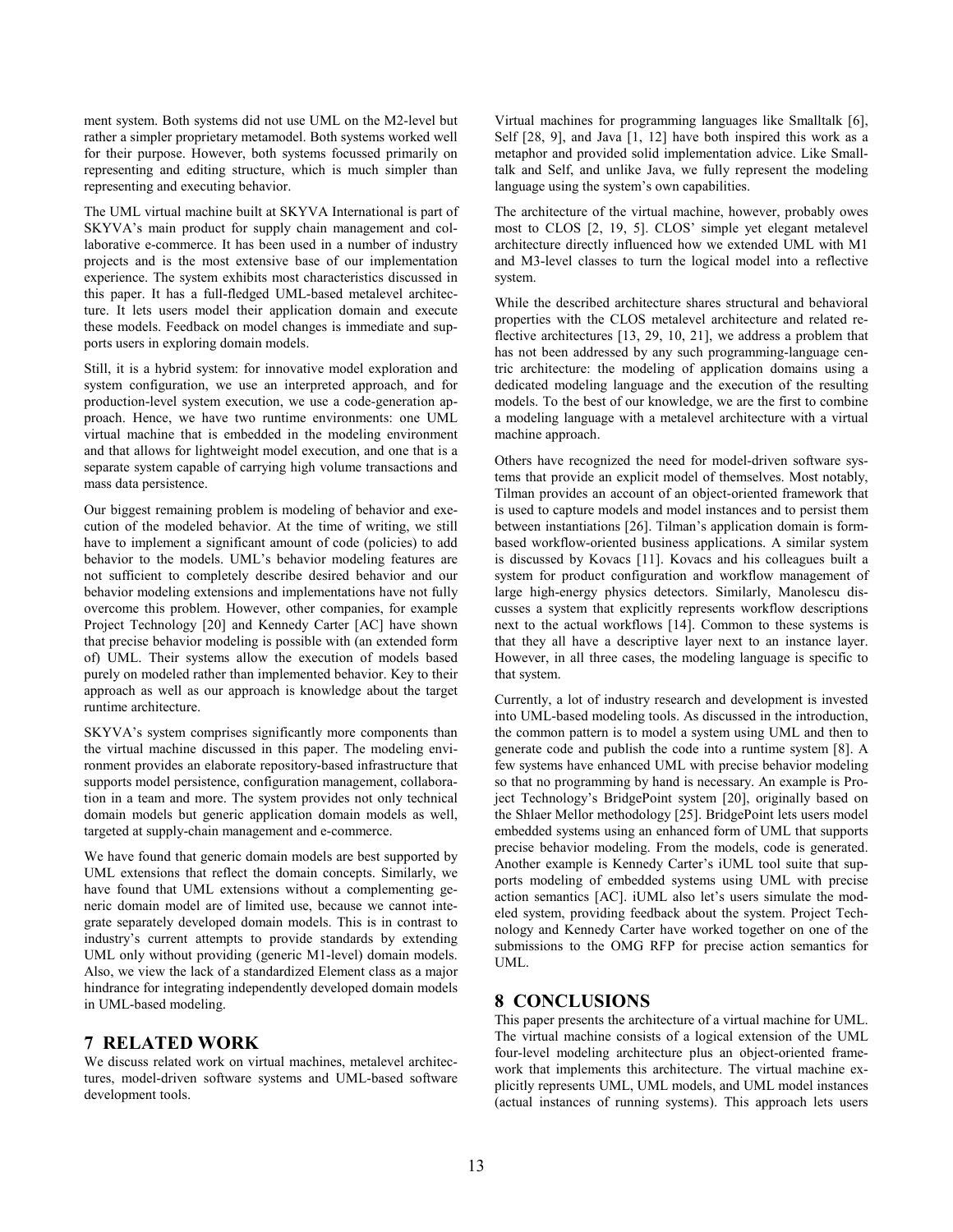immediately see the effects of model changes. This feedback supports rapid model prototyping and innovative exploration of models better than possible with today's code-generation approaches.

While we use rapid user feedback as the motivation to choose an interpreted approach over a code-generation approach, other advantages of the UML virtual machine approach weigh in as well. For example, it is significantly easier to develop a 24x7 always-on system, because the availability of explicit models makes system evolution easier. We have documented this and other business drivers behind our approach in [AD].

We see several areas for further research: the execution speed of the virtual machine, better precise behavior modeling, the definition and integration of modeling language extensions to integrate otherwise unrelated domain models in a coherent system, and model evolution support. Our experience indicates that all of these areas are important and must be addressed, contributing significantly to the usefulness of the virtual machine approach.

We have found many shortcomings in the UML specification that limit its usefulness. However, these shortcomings are being recognized. Future specifications of UML and related technologies will provide a basis on top of which UML virtual machines can be standardized. Then models will become exchangeable between virtual machines and lead to the same system behavior.

# **ACKNOWLEDGEMENTS**

We would like to thank Thomas Gross, Christian Nester, Philipp Oser, Johan Ovlinger, Alan Perry, Wolf Siberski, Hans Wegener, and the anonymous reviewers for valuable feedback that helped us improve the paper.

# **REFERENCES**

[1] Ken Arnold and James Gosling. *The Java Programming Language.* Addison-Wesley, 1996.

[2] Daniel G. Bobrow, Linda G. DeMichiel, Richard P. Gabriel, Sonya E. Keene, Gregor Kiczales, and David A. Moon. "Common Lisp Object System Specification." *SIGPLAN Notices,* 23 (Special Issue), September 1988.

[3]

[4] Erich Gamma, Richard Helm, Ralph Johnson, and John Vlissides. *Design Patterns: Elements of Reusable Object-Oriented Software.* Addison-Wesley, 1995.

[5] Gregor Kiczales, Jim D. Rivieres, and Daniel G. Bobrow. *The Art of the Metaobject Protocol.* MIT Press, 1991.

[6] Adele Goldberg and David Robson. *Smalltalk: The Language and Its Implementation.* Addison-Wesley, 1983.

[7] Adele Goldberg and David Robson. *Smalltalk: The Language.* Addison-Wesley, 1989.

[8] William Harrison, Charles M. Barton, and Mukund Raghavachari, "Mapping UML to Java." In Proceedings of *Object-Oriented Programming Languages, Systems, and Applications* (OOPSLA 2000). ACM Press, 2000.

[9] Urs Hölzle. *Adaptive optimization for Self: Reconciling High Performance with Exploratory Programming.* Ph.D. Thesis STAN-CS-TR-94-1520. Stanford University, 1994.

[10] Akinori Yonezawa and Brian C. Smith (editors). *Proceedings of the International Workshop on New Models for Software Architecture '92: Reflection and Metalevel Architecture* (IMSA '92). Japan: November 4-7, 1992.

[11] Zsolt Kovacs. *The Integration of Product Data with Work Flow Management Systems through a Common Data Model.*  Ph.D. Thesis. University of the West of England, 1999.

[12] Tim Lindholm and Frank Yellin. *The Java Virtual Machine Specification, Second Edition.* Addison-Wesley, 1998.

[13] Patti Maes and Daniele Nardi. *Meta-Level Architectures and Reflection.* Elsevier Science Publishers, 1988.

[14] Dragos-Anton Manolescu. *Micro-Workflow: a Workflow Architecture Supporting Compositional Object-Oriented Software Development.* Ph.D. Thesis. University of Illinois at Urbana-Champaign, 2001.

[15] Klaus Marquardt. "Patterns for Software Packaging, Installation and Activation." In *Proceedings of the 3rd European Conference on Pattern Languages of Programming and Computing* (EuroPLoP 1998). Universitätsverlag Konstanz, 1998.

[16] OMG. *Metaobject Facility Specification 1.3.* OMG Document 99-06-05. OMG, 1999. Available from www.omg.org.

[17] OMG. *Action Semantics for the UML RFP.* OMG Document 98-11-01. OMG, 1998. Available from www.omg.org.

[18] Donald G. Firesmith, Brian Henderson-Sellers, Ian Graham, and Meilir Page-Jones. *Open Modeling Language Reference Manual.* SIGS Publications, 1998.

[19] Andreas Paepcke (editor). *Object-Oriented Programming: the CLOS Perspective.* MIT Press, 1993.

[20] Project Technology. *BridgePoint Tutorial.* Project Technology, 2000. Available from www.projtech.com.

[21] Gregor Kiczales (editor). *Proceedings of Reflection 1996.*  Xerox Parc, 1996.

[22] Dirk Riehle. *The JValue Value Object Framework, Version 0.5.1.* Available from www.jvalue.org.

[23] Dirk Riehle. *Framework Design: a Role Modeling Approach.* Ph.D. Thesis, No. 13509. ETH Zürich, 2000. Available from www.riehle.org/diss.

[24] Dirk Riehle, Michel Tilman, and Ralph Johnson. "Dynamic Object Model." In *Proceedings of the 2000 Conference on Pattern Languages of Programs* (PLoP 2000). Washington University Technical Report Number WUCS-00-29.

[25] Sally Shlaer and Neil Lang. *Shlaer-Mellor Method: The OOA96 Report.* Project Technology, 1996. Available from www.projtech.com.

[26] Michel Tilman and Martine Devos. "A Reflective and Repository-Based Framework." In *Implementing Application Frameworks.* Wiley, 1999. Page 29-64.

[27] OMG. *Unified Modeling Language Specification 1.3.*  OMG, 1999. Available from www.omg.org.

[28] David Ungar and Randall B. Smith. "Self: The Power of Simplicity." In *Proceedings* of *Object-Oriented Programming*